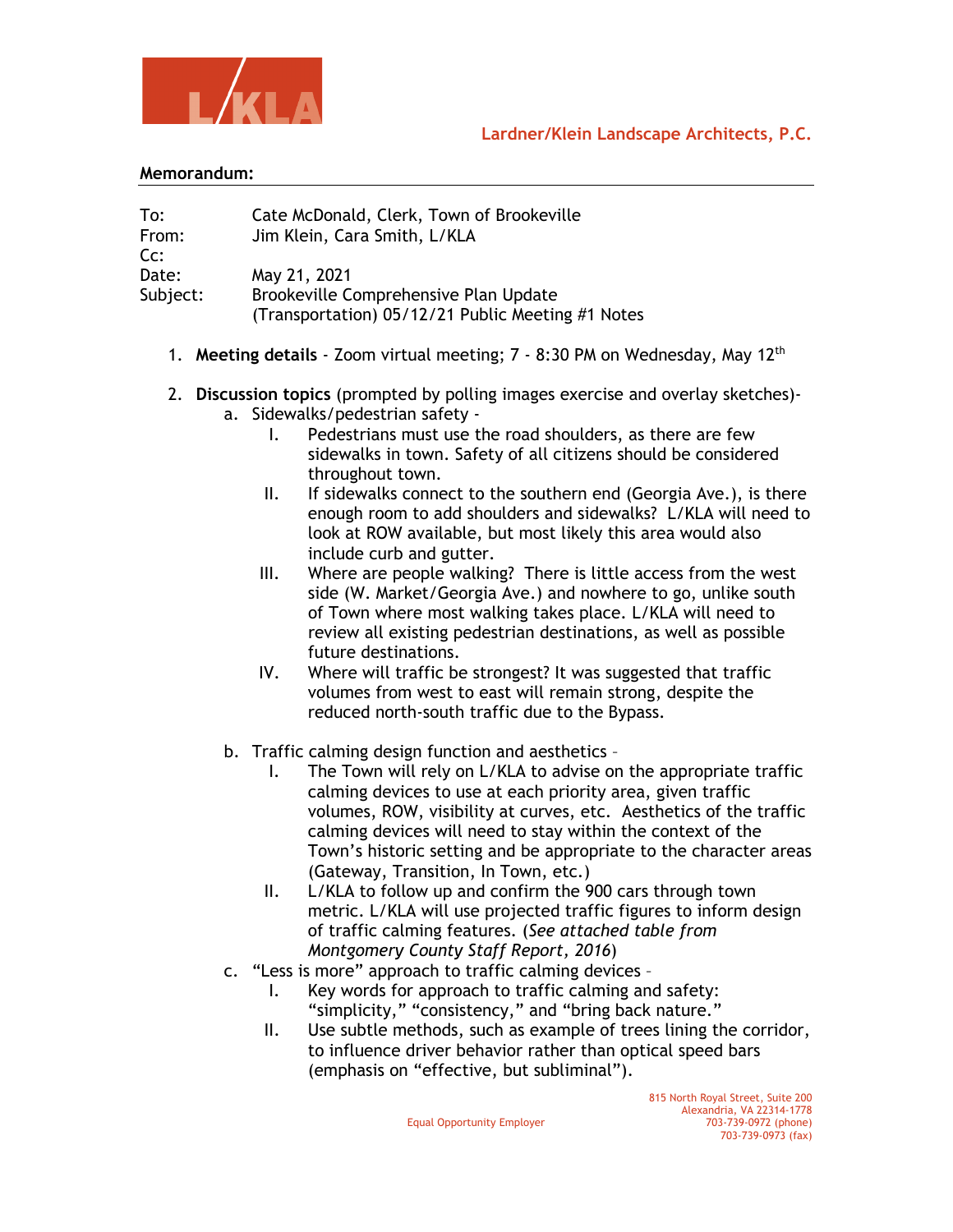- III. Avoid suburban appearance.
- IV. Keep a simple palette of materials not only for aesthetics but for affordability/practicality.
- d. Historic setting
	- I. Consider what is in the context of the historic town (e.g., splitter islands may not work in a historic setting).
	- II. Use materials that are appropriate and already existing in town.
	- III. Brookeville never had macadam streets.
	- IV. Consider brick sidewalks.
	- V. L/KLA will incorporate review of National Register nomination forms, especially significance statement, and the initial historical review of town street repaving project to ascertain character defining features/setting of District.
- e. Intersection of High/Water/Market Streets
	- I. For Town consideration: If the intersection alignment is adjusted at Water St./High Street/Market St.; should the Town hold off on surfacing improvements to Water St.?
	- II. Roundabout Would it slow folks traveling down hill on E Market St?
		- 1. Consider the historic context likely would not be appropriate historically.
	- III. Four-way stop Consider adding four-way stops at the intersections of High/Water/Market and North/South/E Market.
	- IV. Question about intersection turning radii at High/Water/Market and if they could be much tighter with the reduced traffic volumes (*yes, EMS/Fire trucks become the design factor, as most truck traffic will use bypass, 25'radius should satisfy*)
- f. Curbs
	- I. Brookeville "suffers from bad curbs." Existing curbs in town are in various states of decline, and materials vary from concrete, asphalt, and stone.
	- II. Consider "nice brick sidewalks and curbs."
	- III. E Market St. has failing asphalt curbs.
	- IV. Question about speed humps and potential effect on nearby stone curbs; need to preserve original stone curbs.
	- V. If materials are consistent, how will the design of curbs differ throughout Town? There may be some variability in curbs. (May need curb and gutter in some locations but not others.)
	- VI. What does a "header curb" look like? More visual examples will be provided at the next workshop in June.
	- VII. Is there room for green space/vegetation between curbs?
- 3. **Next steps**
	- b. Questionnaire to close on May 19<sup>th</sup> COB. Results to be shared on project web page.